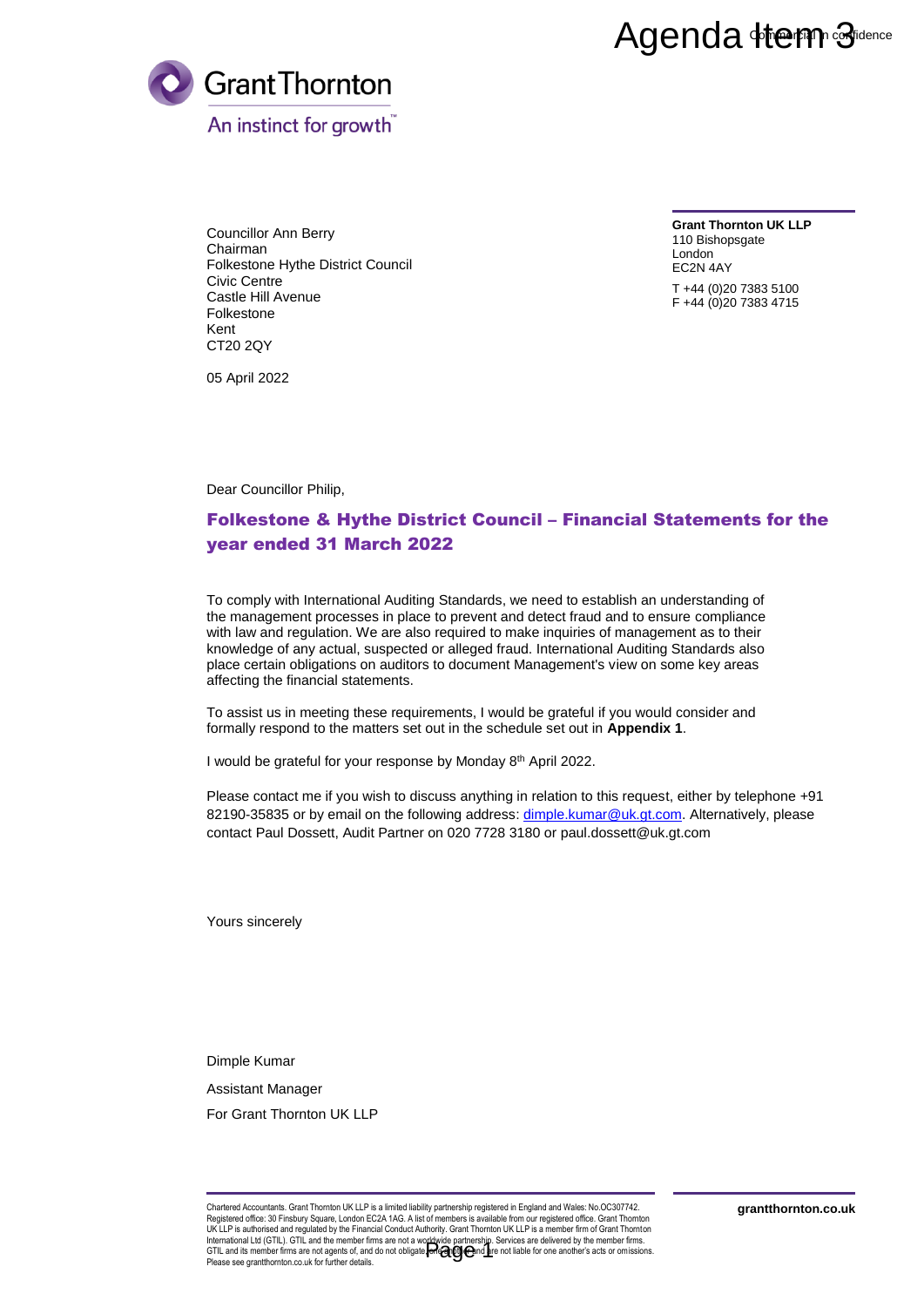| <b>Auditor question</b>                                                                                                                                                                                                      | <b>Response</b>                                                                                                                                                                                                                                                                                                                                                                                                                                                                                                                                                                                                                                                                                                                                 |
|------------------------------------------------------------------------------------------------------------------------------------------------------------------------------------------------------------------------------|-------------------------------------------------------------------------------------------------------------------------------------------------------------------------------------------------------------------------------------------------------------------------------------------------------------------------------------------------------------------------------------------------------------------------------------------------------------------------------------------------------------------------------------------------------------------------------------------------------------------------------------------------------------------------------------------------------------------------------------------------|
| <b>Fraud risk assessment</b>                                                                                                                                                                                                 |                                                                                                                                                                                                                                                                                                                                                                                                                                                                                                                                                                                                                                                                                                                                                 |
| Has the Authority assessed the risk of<br>material misstatement in the financial<br>statements due to fraud?                                                                                                                 | The Council feel that the risk of material misstatement in the<br>financial statements due to fraud is minimal. The Council has a<br>robust system of internal controls in place that are regularly<br>independently reviewed by the East Kent Audit Partnership<br>(EKAP). The audit plan is drafted with relevant risks in mind.<br>These reviews are reported to the Audit & Governance<br>Committee on a quarterly basis providing assurance.                                                                                                                                                                                                                                                                                               |
| What are the results of this process?                                                                                                                                                                                        | There have been no known incidents during the financial year<br>where material financial fraud is known to have occurred.<br>However, there have recently been instances of irregularities<br>identified within the Housing and Operations departments.<br>These matters are subject to separate HR disciplinary and<br>Internal Audit reviews. The nature of the issues relate to<br>contract management and procurement irregularities which are<br>being further investigated.                                                                                                                                                                                                                                                               |
| What processes does the Authority have<br>in place to identify and respond to risks of<br>fraud?                                                                                                                             | The Council has a dedicated qualified Fraud investigation<br>resource which is primarily utilised for Housing Benefit &<br>Council Tax Reduction fraud but can also be deployed to<br>investigate other suspected instances of fraud where required.<br>More broadly, the Council also has policies in place for Anti-<br>Corruption, Code of Conduct and Whistle Blowing, these<br>documents are available on the website, and mandatory<br>training is undertaken by all staff. The Councils Fraud<br>response plan specifically outlines how Members, staff and<br>members of the public can raise concerns regarding fraud or<br>corruption should they need to and provides a framework for<br>the resulting investigation where required. |
| Have any specific fraud risks, or areas<br>with a high risk of fraud, been identified<br>and what has been done to mitigate<br>these risks?                                                                                  | Housing Benefit and Council Tax Reduction are the areas<br>determined as most at risk of fraud for which the Council has a<br>dedicated qualified fraud investigation resource. Since the<br>Housing Service returned in-house we are starting to explore<br>tenancy fraud. We have also put a number of processes in<br>place to manage the potential risk of fraud within Covid<br>business grants and reliefs.                                                                                                                                                                                                                                                                                                                               |
| Are internal controls, including<br>segregation of duties, in place and<br>operating effectively?                                                                                                                            | Yes                                                                                                                                                                                                                                                                                                                                                                                                                                                                                                                                                                                                                                                                                                                                             |
| If not, where are the risk areas and what<br>mitigating actions have been taken?                                                                                                                                             | N/A                                                                                                                                                                                                                                                                                                                                                                                                                                                                                                                                                                                                                                                                                                                                             |
| Are there any areas where there is a<br>potential for override of controls or<br>inappropriate influence over the financial<br>reporting process (for example because<br>of undue pressure to achieve financial<br>targets)? | There is a potential for override in the processing of accounting<br>journals but there are authorisation processes in place to<br>mitigate this risk.                                                                                                                                                                                                                                                                                                                                                                                                                                                                                                                                                                                          |
| Are there any areas where there is a<br>potential for misreporting?                                                                                                                                                          | <b>No</b>                                                                                                                                                                                                                                                                                                                                                                                                                                                                                                                                                                                                                                                                                                                                       |

## **Appendix 1: Responses from the Committee**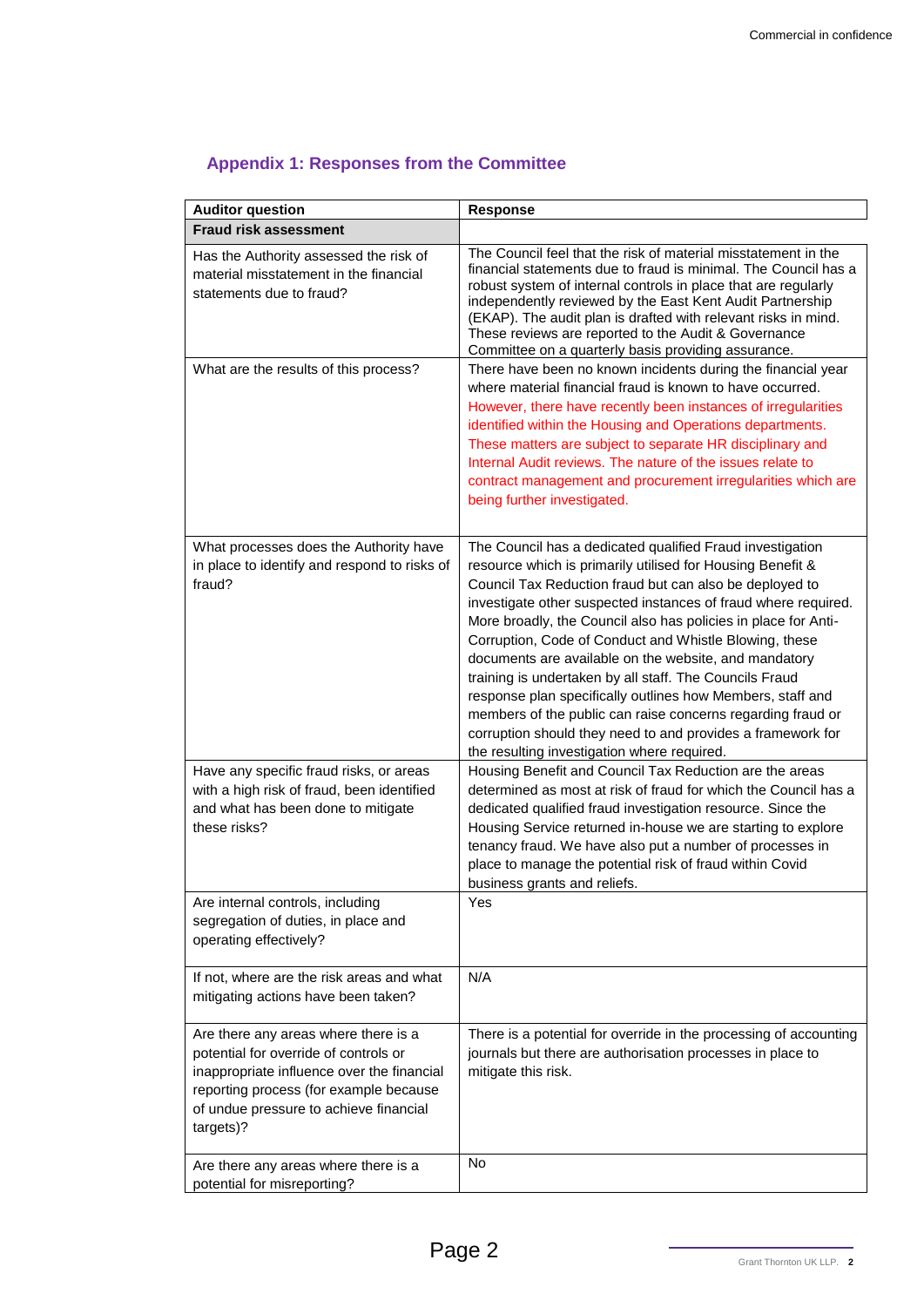| How does the Committee exercise<br>oversight over management's processes<br>for identifying and responding to risks of<br>fraud?<br>What arrangements are in place to report | The results of the ongoing Internal Control Audits by EKAP are<br>reported quarterly to the Audit & Governance Committee<br>(A&G). EKAP will also undertake follow up audits and report<br>the findings to A&G, bringing members attention to any high<br>risk actions which have not been completed. Additionally the<br>Head of EKAP will bring an annual summary to the July A&G<br>meeting which will outline the level of assurance that can be<br>taken in respect of all the main financial systems, and confirm<br>any instances of fraud.<br>In addition to the process of fraud reporting through EKAP, the                                                                |
|------------------------------------------------------------------------------------------------------------------------------------------------------------------------------|--------------------------------------------------------------------------------------------------------------------------------------------------------------------------------------------------------------------------------------------------------------------------------------------------------------------------------------------------------------------------------------------------------------------------------------------------------------------------------------------------------------------------------------------------------------------------------------------------------------------------------------------------------------------------------------|
| fraud issues and risks to the Committee?                                                                                                                                     | S151 Officer & Monitoring Officer would alert the Chair of the<br>Audit & Governance Committee as well as the relevant<br>Cabinet Portfolio Holder, of any significant fraud at the earliest<br>opportunity. All significant incidents of fraud identified would<br>subsequently be reported at the next Committee meeting. The<br>Head of EKAP also has the ability through the Chairman, to<br>report suspicions of fraud to the A&G committee if required.                                                                                                                                                                                                                        |
| How does the Authority communicate<br>and encourage ethical behaviour of its<br>staff and contractors?                                                                       | The Council has policies in place for Anti-Corruption, Fraud<br>Response Plan, Code of Conduct and Whistle Blowing, these<br>documents are available on the website, and mandatory<br>training is undertaken by all staff. Additionally there is a<br>behaviours and competency framework which staff are<br>expected to adhere to. All tenders for contracts include a<br>questionnaire which asks bidders to confirm that they comply<br>with F&HDC's minimum ethical standards (e.g. equality and<br>diversity, whistleblowing, modern slavery, etc.). Our contract<br>terms for suppliers also require appointed suppliers to commit<br>to these standards and F&HDC's policies. |
| How do you encourage staff to report<br>their concerns about fraud?<br>Have any significant issues been<br>reported?                                                         | Training is delivered so staff understand how to report<br>concerns and are assured of confidentiality should they report<br>any issues.<br>No significant issues have been reported.                                                                                                                                                                                                                                                                                                                                                                                                                                                                                                |
| Are you aware of any related party<br>relationships or transactions that could<br>give rise to risks of fraud?                                                               | We are aware of one related party relationship and have<br>commissioned a review to gain assurance on the details and<br>circumstances of the transactions.                                                                                                                                                                                                                                                                                                                                                                                                                                                                                                                          |
| Are you aware of any instances of actual,<br>suspected or alleged, fraud, either within<br>the Authority as a whole or within specific<br>departments since 1 April 2021?    | There have been no known incidents during the financial year<br>where material financial fraud is known to have occurred.<br>However, there have recently been instances of irregularities<br>identified within the Housing and Operations departments.<br>These matters are subject to separate HR disciplinary and<br>Internal Audit reviews. The nature of the issues relate to<br>contract management and procurement irregularities which are<br>being further investigated.                                                                                                                                                                                                    |
| <b>Laws and regulations</b>                                                                                                                                                  |                                                                                                                                                                                                                                                                                                                                                                                                                                                                                                                                                                                                                                                                                      |
| What arrangements does the Authority<br>have in place to prevent and detect non-<br>compliance with laws and regulations?                                                    | All legal officers follow high standards and are trained to<br>identify and deal any issues that may arise. All legal officers<br>regularly attend training courses to ensure that they are up to<br>date with changes in the law.                                                                                                                                                                                                                                                                                                                                                                                                                                                   |
| How does management gain assurance<br>that all relevant laws and regulations<br>have been complied with?                                                                     | During the year various update reports are presented to the<br>Corporate Leadership Team which provide management with<br>confirmation that the laws and regulations have been complied                                                                                                                                                                                                                                                                                                                                                                                                                                                                                              |